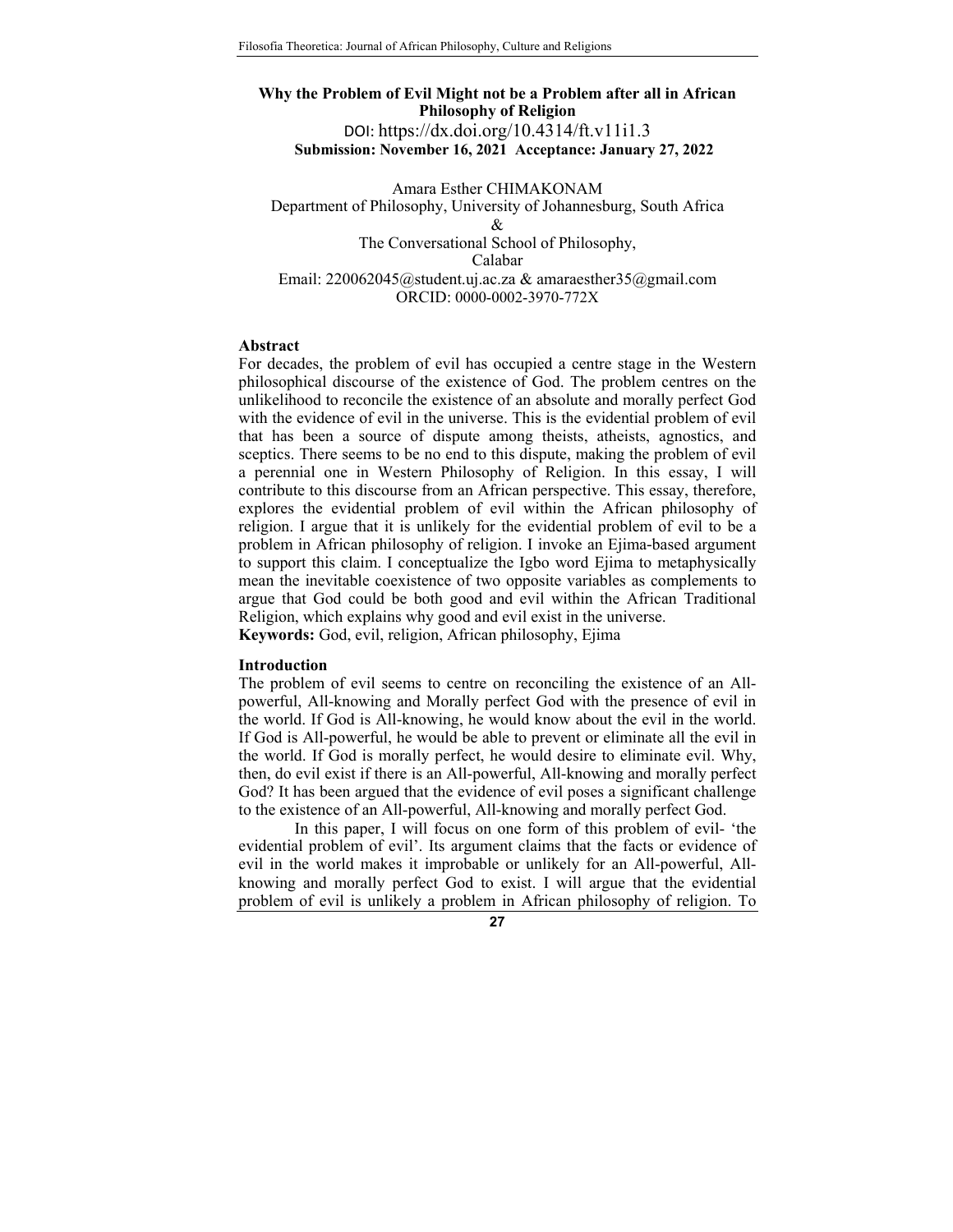strengthen my argument, I will propose an Ejima-based argument to establish that both good and evil are complementary in the being of God, which, in turn, accounts for the existence of evil in the world. I will invoke the concept of "Ejima," to show that God is construed as a complementary being within the African traditional religion in whom both good and evil inevitably co-exist as complements. I further ascribe Ejima-attributes to God as being powerful, knowledgeable and morally good.

The paper begins with a conceptual clarification of the problem of evil and various formulations of the problem. A special attention is given to the evidential formulation of the problem. Finally, it will offer an Ejima-based argument to defend the unlikelihood of the problem of evil in African philosophy of religion.

## **Conceptualizing the Problem of Evil**

Within the Western theistic tradition, it has been argued that God must be a morally perfect entity or being or deity who is All-powerful (omnipotent), Allknowing (omniscient), and Morally perfect (omnibenevolent). In this sense, God denotes a being that is wholly and unlimitedly powerful, knowledgeable and good, all things considered. However, it has been argued that if such a being exists, then it becomes very unsettling that evil exists. For the world contains so many evils that could be eliminated or prevented by a merely powerful being. As it has been argued, a good person, given alternative possibilities to create the world, would choose the possibility that is best for the world, or would create a good world, as far as he could know the best course of action. In the case of a morally perfect God, whose attributes embrace absolute or maximum power, knowledge and moral goodness, and who knows the best course of action, given alternative possibilities, would inevitably choose the best for the world or create a good world. It then raises the question of why does the world contain evil if there is such a morally perfect God. This is the philosophical problem of evil.

The problem of evil in Western philosophy of religion centres on justifying, or reconciling, the existence of morally perfect God with the existence of evil. It entails that the world contains evil that could have been prevented or eliminated by a morally perfect God, where such a God exists. In the problem of evil, evil is seen as comprising both moral evil (those evils that result from human free will) and natural evil (those evils that arise from natural occurrences like earthquakes, diseases, hurricanes, floods) (see MADDEN & HARE 1968, 6). It attempts to prove that the existence of moral and natural evils makes it unlikely or impossible for a morally perfect God to exist. In his book, [God and Evil: An Introduction to the Issue] (1998), Michael L. Peterson chronicles some of these evils in human history thus:

> Something is dreadfully wrong with our world. An earthquake kills hundreds in Peru. A pancreatic cancer patient suffers prolonged, excruciating pain and dies. A pit bull attacks a two-year-old child, angrily ripping his flesh and killing him. Countless multitudes suffer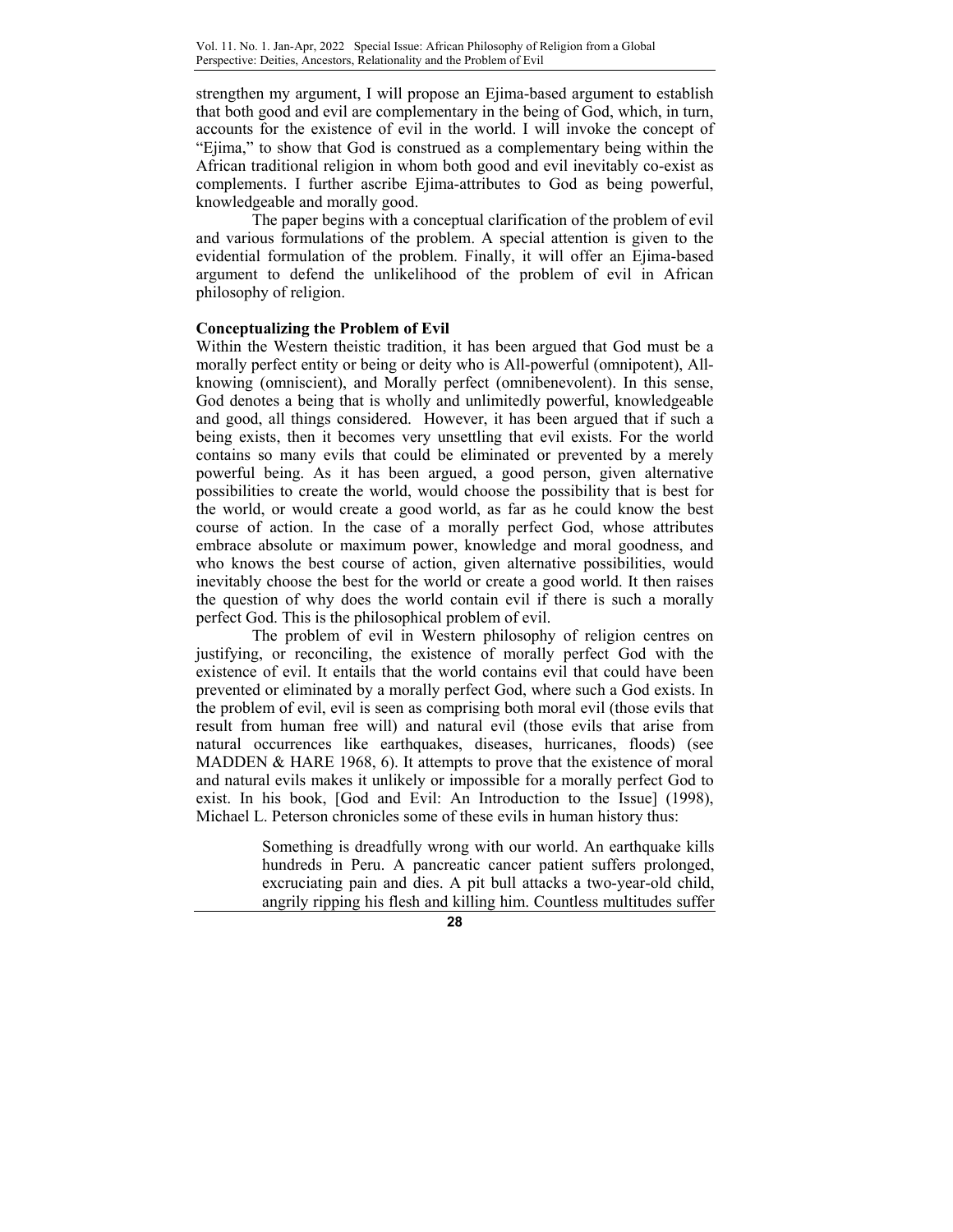the ravages of war in Somalia. A crazed cult leader pushes eightyfive people to their deaths in Waco, Texas. Millions starve and die in North Korea as famine ravages the land. Horrible things of all kinds happen in our world—and that has been the story since the dawn of civilization. (PETERSON 1998, 1)

In the above, Peterson claims that the history of human civilization is replete with horrific evils that provide some grounds that makes it reasonable to question the existence of a morally perfect God. He argues that the problem of evil is a form of "moral protest," which poses the questions of "[h]ow could God let this happen?" and "[i]t is not fair that God has let this happen" (PETERSON 1998, 9). Such a 'moral protest' implies that the world is a product of an absolute and morally perfect being, yet the world contains evil.

 Indeed, an absolute and morally perfect God can create a world free of any evils. An ancient Greek philosopher, Epicurus, conceptualizes this problem when he asserts that "Is [God] willing to prevent evil, but not able? then is he impotent. Is he able, but not willing? then is he malevolent. Is he both able and willing? whence then is evil?" (quoted from HUME 1779, 186). Epicurus' assertion suggests that either the God who exists is a morally perfect being or He does not exist. While the first disjunct would commit the theist to admit that God is limited in power, knowledge and goodness, the second disjunct would commit them to deny the existence of an absolute and morally perfect God in the face of evil. It has been argued that admitting either of these disjuncts would allow the theists to avoid the problem of evil. But for the theists, as H. D. Aiken (1958) pointed out, to admit either of these disjuncts would be to require them to "renounce [their] profoundest loyalties, to cease, that is, to be the very person [they are]." Yet, failing to admit either of these disjuncts would be an "offense to reason and thus to the human spirit itself" (AIKEN 1958).

Furthermore, reflection on the problem of evil does suggest that it has been formulated in two different ways: either as an evidential (or inductive or probabilistic) formulation that posits that the fact of evil in the world makes it unlikely for a morally perfect God to exist; or logical (or deductive) formulation that asserts that the existence of evil is logically inconsistent with the existence of a morally perfect God. In the rest of this paper, I will concentrate on the evidential formulation of the problem of evil. It posits that if the world contains evil that God would neither create nor sustain, it seems unlikely or improbable for a morally perfect God who exists to create such a world. Consequently, the evidence of evil we find in this world would seem to justify the belief that God does not exist (see PIKE 1963; MARTIN 1978; ROWE 1979, 1991,1996; WYKSTRA 1984; ADAMS & SUTHERLAND 1989; DRAPER 1989; ALMEIDA & OPPY 2003; TOOLEY 2008; VAN INWAGEN 2014; BENTON et al. 2016; PERRINE 2021). According to the strongest sense of evidential formulation, the mere existence of evil in the world makes it unlikely or probable for God to exist. Michael Martin has argued that "[t]here is no positive evidence for belief in God that could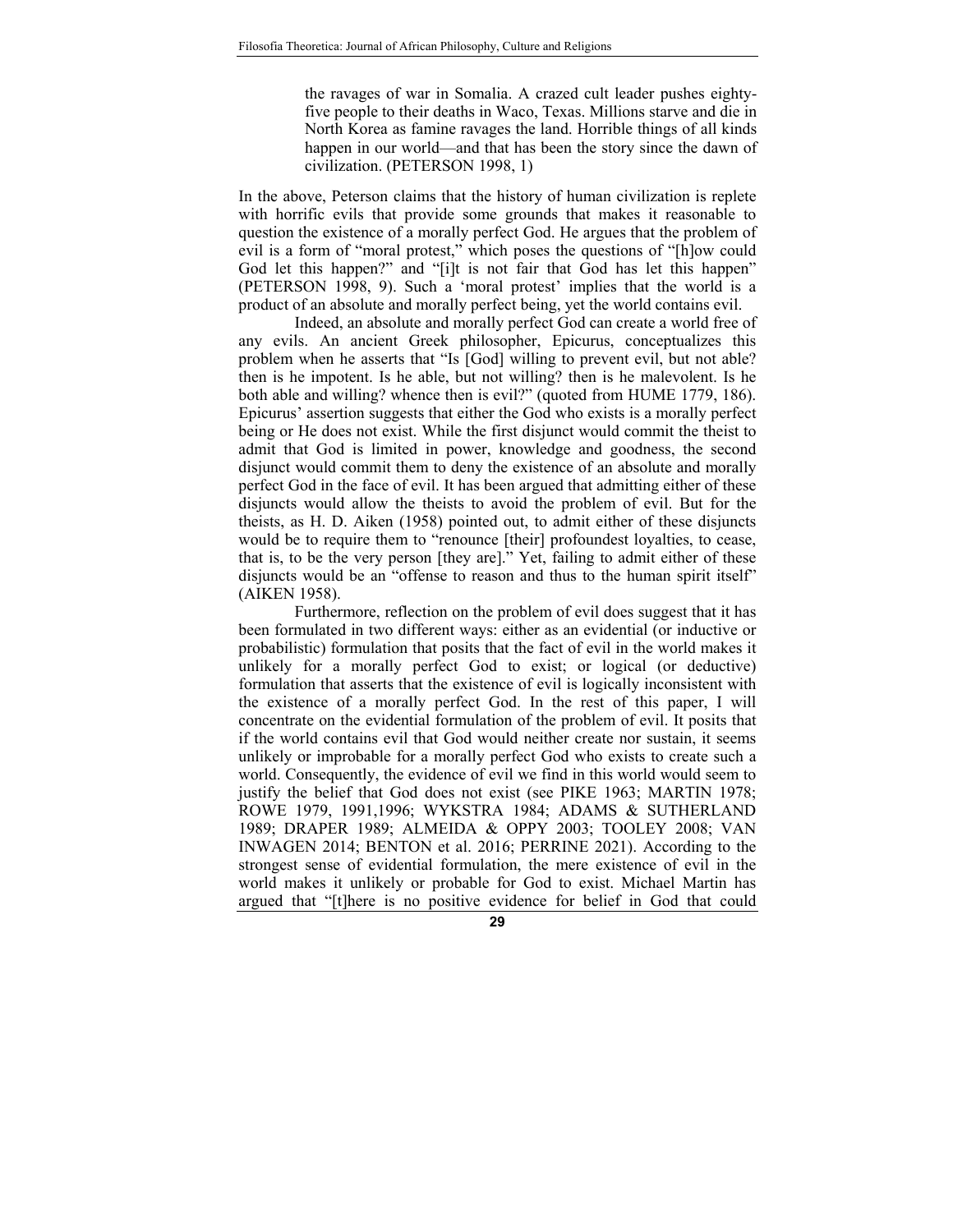outweigh the negative evidence" (MARTIN 1978, 430). The assumption here is that there is something in the world created by a morally perfect God that is evil, making it unlikely for such a being to exist.

However, the weak sense of the evidential formulation of the problem attempts to establish that the world contains some quantity or intensity of evil that provides evidence to doubt the existence of a morally perfect God. Rowe (1979) argues that the intensity and great frequency of human and animal sufferings provide evidence against the existence of a morally perfect God. While he agrees with the theists that some suffering is tied to the greater good, which could not be realized without such suffering, he argues that the severity and great plenitude of human and animal suffering make it unlikely that all instances of evil are connected to greater good that would be lost without such evil. As he argues:

> (1) There exist instances of intense suffering which an omnipotent, omniscient being could have prevented without thereby losing some greater good or permitting some evil equally bad or worse.

> (2) An omniscient, wholly good being would prevent the occurrence of any intense suffering it could, unless it could not do so without thereby losing some greater good or permitting some evil equally bad or worse.

> (3) [Therefore] there does not exist an omnipotent, omniscient, perfectly good being. (ROWE 1979, 336)

From the above, Rowe seems to argue that the probability that a morally perfect God does not exist, given the existence of evil, is higher than the probability that he does exist. The evidential argument raises three issues. The first is whether the severity and prevalence of evil is comparable with the quantity of good the world contains (or does evil outweigh good in the world). The second is whether the evil the world contains provides contrary evidence for the existence of a morally perfect God. The third is whether there are evils that would have been eliminated or prevented by a morally perfect God without losing a greater good or allowing an equal or greater evil.

The evidential formulation of the problem of evil has long been debated by theists, atheists, agnostics, and sceptics, which makes the problem of evil an enduring one in Western philosophy of religion (See for e.g., MCBRAYER & HOWARD-SNYDER 2013; PETERSON 2017). However, I do not intend to philosophically engage with the numerous arguments on the evidential formulation of the problem of evil within the Western philosophy of religion because of the paper's limited space. Instead, I will focus my attention on showing that the evidential formulation of the problem of evil might not be a problem in the African philosophy of religion. In the next section, I will employ a new idea of Ejima-based argument teased out of Jonathan Chimakonam's (2019) Ezumezu logic to justify this claim.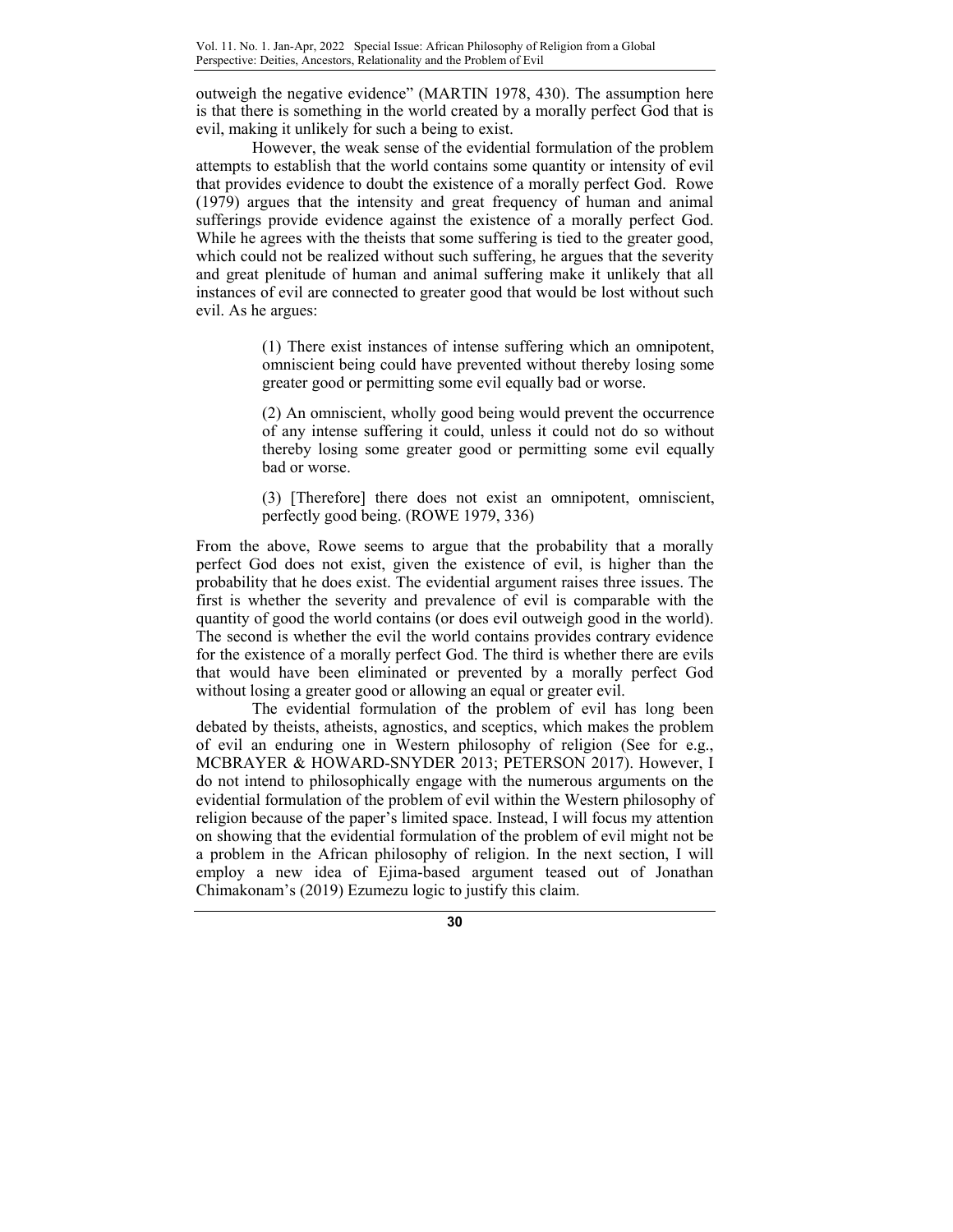## **An argument for the unlikelihood of the evidential problem of evil in African Philosophy of Religion**

In this section, I claim that it is unlikely for the evidential problem of evil to be a problem in African philosophy of religion. So, an argument for this claim is needed. I will argue that the complementary role played by both good and evil in African traditional religion renders this claim true. To explain precisely why this is so, I will introduce the concept of "Ejima." Ejima is an Igbo word meaning 'twins' (see AWDE et al. 1999, 37; ECHERUO 2001, 45). This is, however, the ordinary meaning of the term. I will conceptualize the word "Ejima" to metaphysically mean the inevitable coexistence of two opposite variables as complements. The logical basis for this conceptualization is the Ezumezu logic (CHIMAKONAM 2019). Ezumezu logic grounds the harmonious coexistence of seemingly opposed variables like good and evil. Given this technical use of the term Ejima, the necessary and sufficient condition for a being to be God is that it is a complementary being in whom both good and evil inevitably co-exist as complements. What is implied here is that good and evil systematically contribute to the being of God within the African religious context. Another way to put this is to say that a complementary being is the origin of both good and evil. Examples are the trickster gods Ekwensu, Esu and Marcardit found in Igbo, Yoruba and Sudan Dinka traditional religions that are both good and evil (see ABIMBOLA 1982, 27; OPATA 2005; WETHMAR 2006, 257). As a first approximation, we may say that a God C is a 'complementary being' just in case for some action Y that C plains to will, a broad range of both potential good and bad outcomes might arise depending on the context of his action. We can observe that to be a complementary being in this sense does not entail being morally perfect. Notice also that the being of God is made up of both attributes of good and evil.

Additionally, the complementary being of God has what I call "contextual utility." I will say that the complementary being of God is contextually useful just in case that he casually contributes to the preservation of the best interest of humans. It has been argued that African traditional religion is human-centred. In other words, God and other primordial divinities have the sole purpose of safeguarding humanity. Dominic Zahan has shown that "…all of African spiritual life is based on this vision of man's situation and role." He has also shown that "[i]t is not to please God or out of love for God that the African prays, implores or makes sacrifice but rather to become himself and to realize the order in which he finds himself implicated" (ZAHAN 1970, 5). This point is very forceful in the work of Udobata Onunwa, who emphasizes that:

> The African traditional religion affirms that the human life is superior to any other created in the cosmos. Man is the Supreme irreducible reality. The divinity itself enters human affairs in the same way as do other beings which man is close to and uses. This underlines the importance of the Homo sapiens in the religious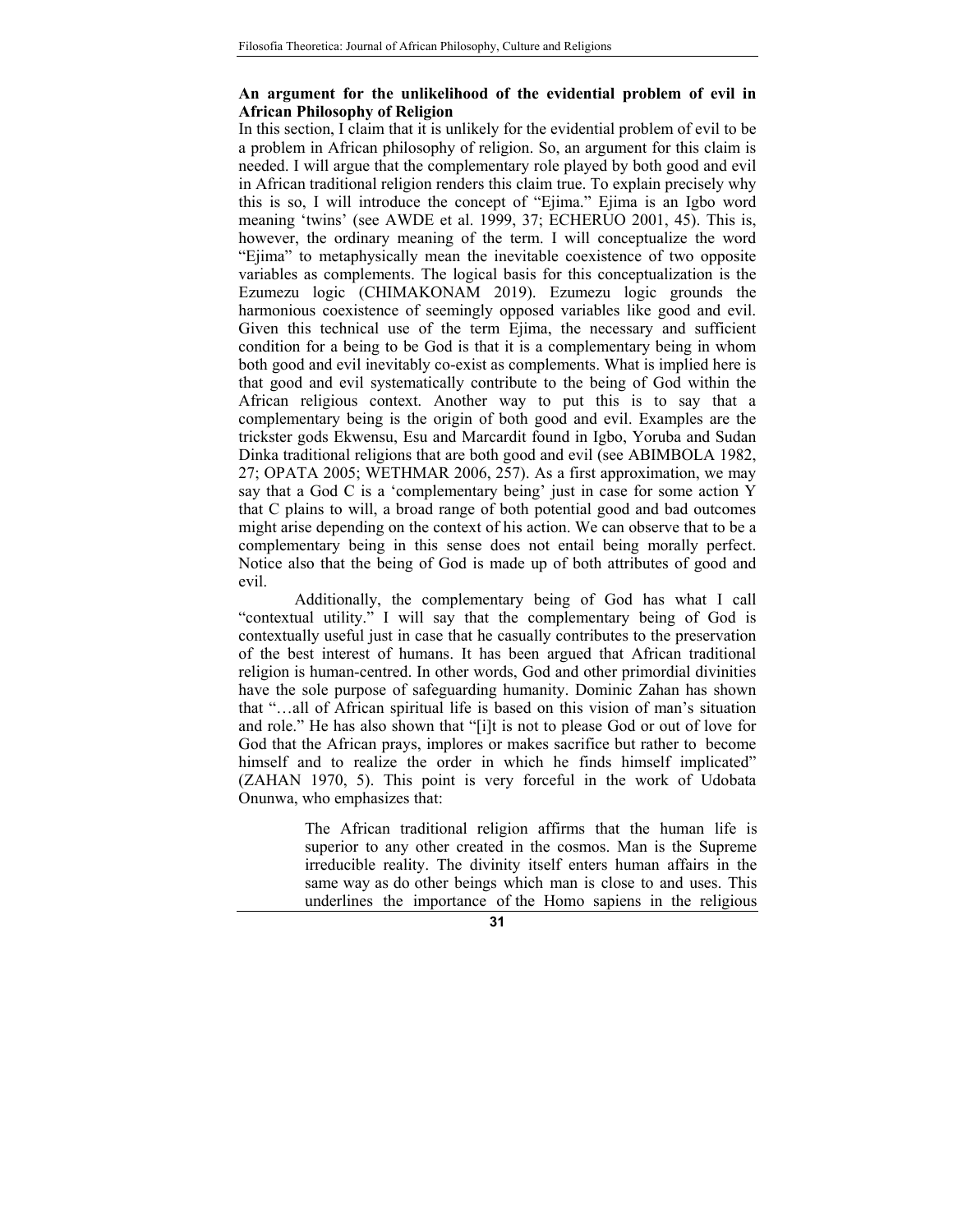context. Even the deity is meant to serve human interests. (ONUNWA 2011, 43-44)

In the above quotation, Onunwa stresses the role of humans in African traditional religion. He acknowledges that God and his divinities exist to serve human's purpose on earth. Chimakonam and Ogbonnaya (2015, 281) have also argued that "…the worship of deity among the Igbo is rooted or linked to the well-being of the human being or the preservation of human life. Humans strive to appeal to other spiritual beings, such as Chukwu and other deities in order for these beings to serve their own needs." Thus, it can be argued that many Africans worship God insofar as He guarantees their best interest. The point thus far is that God's complementary being is contextually useful when he casually contributes to the good of humanity. Consider, for example, a scenario where a brother-in-law Q unjustly takes his late brother's widow P piece of farmland to cultivate it in the next farming season. During the farming season, P sacrifices to Ala (Igbo goddess for fertility) to plead that the farmland becomes unproductive as justice to the injustice she received from Q. At the same time, Q offers sacrifices and prays to Ala to make the land very fertile and more productive. Imagine also that during the harvest season, Q found out that insect pests have destroyed all his yams in the field. Q's suffering, in this case, was contextually useful. For it casually contributed to P's best interest, namely, justice. Both good and evil within the African traditional religion are contextually useful in this sense. Given the contextual utility of God's complementary being, the claim that the mere existence of evil in the world provides evidence that makes it unlikely for God to exist would be defeated. Thus, since God's being is such that both good and evil inevitably co-exist harmoniously, then the good and evil in the world are various manifestations of his complementary being for the best interest of humanity.

One might want to question why such a complementary being would not want to eliminate evil, making the world a most pleasant place to live. While it might be argued that the world would be better off without some evils, one begins to doubt whether it would be the same with the absence of all evils. Thus, it might be argued that absolutely eliminating all evils would still not make the world a better place, for evil complements good required to preserve human's best interest. Some actions that seem to result in evil outcomes are also the same ones that would result in good outcomes. As John Harris (2010, 104) observes, "the sorts of traits or dispositions that seem to lead to wickedness or immorality are also the very same ones required not only for virtue but for any sort of moral life at all."

To further address the evidential problem of evil, we need to distinguish between what can be called 'absolute attributes' and Ejima attributes. While absolute attributes are qualities from the extreme side of the spectrum, Ejima attributes are the complementarity of attributes from both sides of the spectrum. What is implied is that while absolute attributes present God as possessing only the positive qualities to an unlimited degree, Ejima attributes present God as harmoniously possessing both positive and negative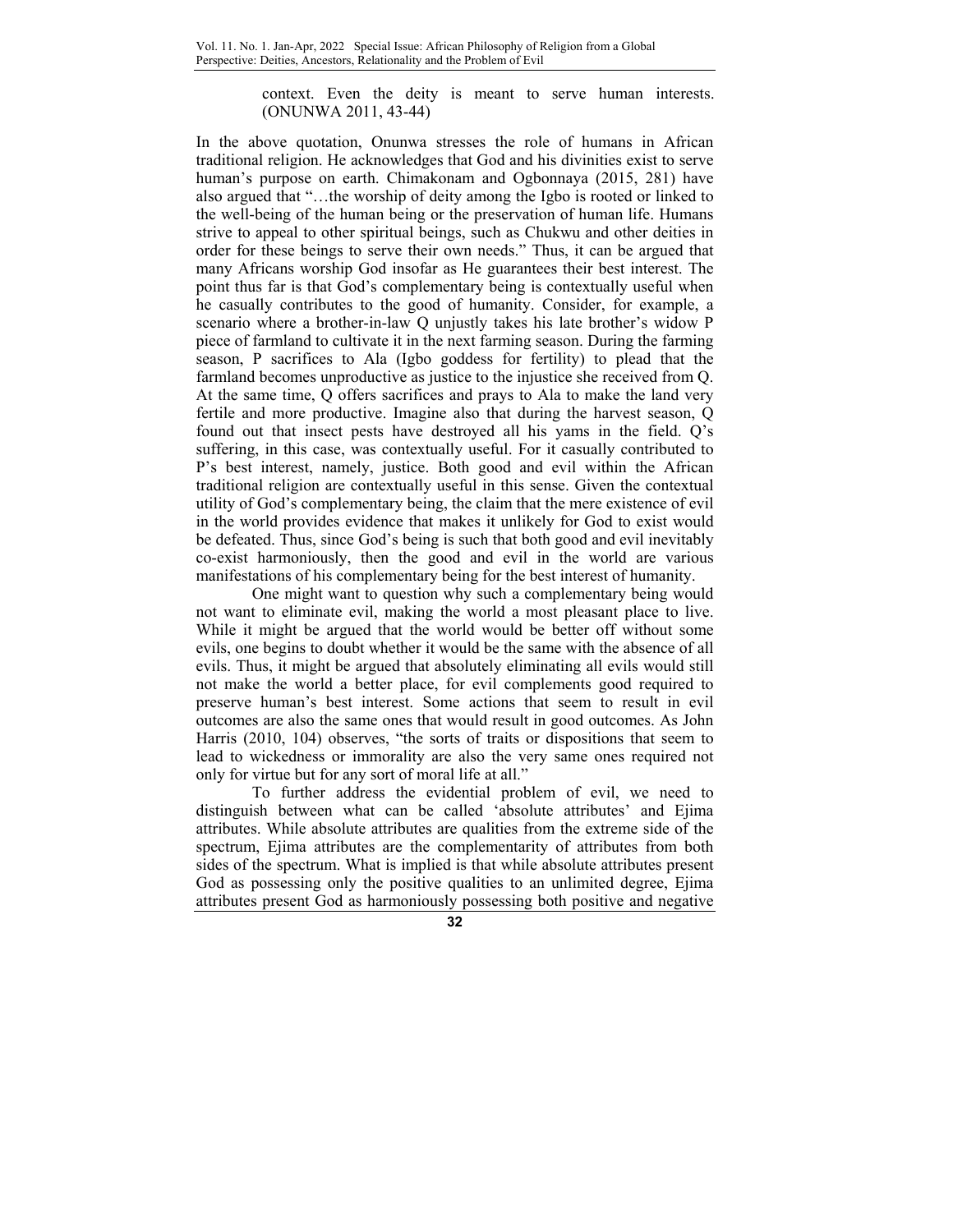qualities. For instance, Absolute attributes ascribe to God qualities of omnipotence, omniscience and omnibenevolence. Omnipotence is essentially the ability to do whatever one wills without external constraints. Thus, in speaking of God as omnipotent, one is saying that God possesses unlimited power to accomplish whatever he will. Omniscience signifies that God is an infallible being that would know everything, including yesterday, today, and tomorrow. And as omnibenevolence, God would be a morally perfect being that inevitably does only good. God becomes an inevitable perfect being possessing an absolute maximum of power, knowledge and goodness, and so incapable of limitation with the absolute attributes.

In contrast, Ejima attributes present God as being powerful, knowledgeable, and morally good. First, in African traditional religion, the power of God is understood not as being able to do everything but as the expression of the complementary being of God. Indeed, granting that the power of God is the expression of his complementary being, it is not all power that is ascribed to him. There is separation of powers between God and other primordial divinities in African traditional religion. This separation of powers does not imply that the divinities exercise their powers independently, rather it implies that they exercise their powers in conjunction with God's approval. According to Oguntola (2000, 16), each of these divinities "has wielded power in his or her own area of competence and jurisdiction. They act as agents of social control and by which conducts of individuals and the community is regulated. This they did in conjunction with Olodumare [God in Yoruba traditional religion]. Thus, we can say that there is a sort of harmonious interaction between Olodumare and his ministers." God is seen as having the highest power followed by his divinities and other entities such as ancestors, man, and material objects. For instance, in Igbo traditional religion, the divinity Ala has the power of fertility, and in Yoruba traditional religion, the divinity Obatala exercises the power of creation.

Second, in the African traditional religion, God is not Allknowing conceived as knowing everything, but he is knowledgeable. This point has been captured by G. S. Sogolo (1993, 14), who maintains that "[God] knows more than we do, but unlike the Christian God, He does not know everything. He is more powerful than we are, but He is not all- powerful. God, in Africa, is more benevolent than we are but He too can do evil and therefore not omni-benevolent." In this sense, God in African traditional religion could be both knowledgeable and ignorant since he does not know everything.

Thirdly, African traditional religion regards God as morally good and not morally perfect. By being morally good, God does not inevitably do what is good. Moreover, as a morally good God, he is liable to moral praise and blame. Moral blameworthiness is shown through what I call religious abandonment - construed as forsaking a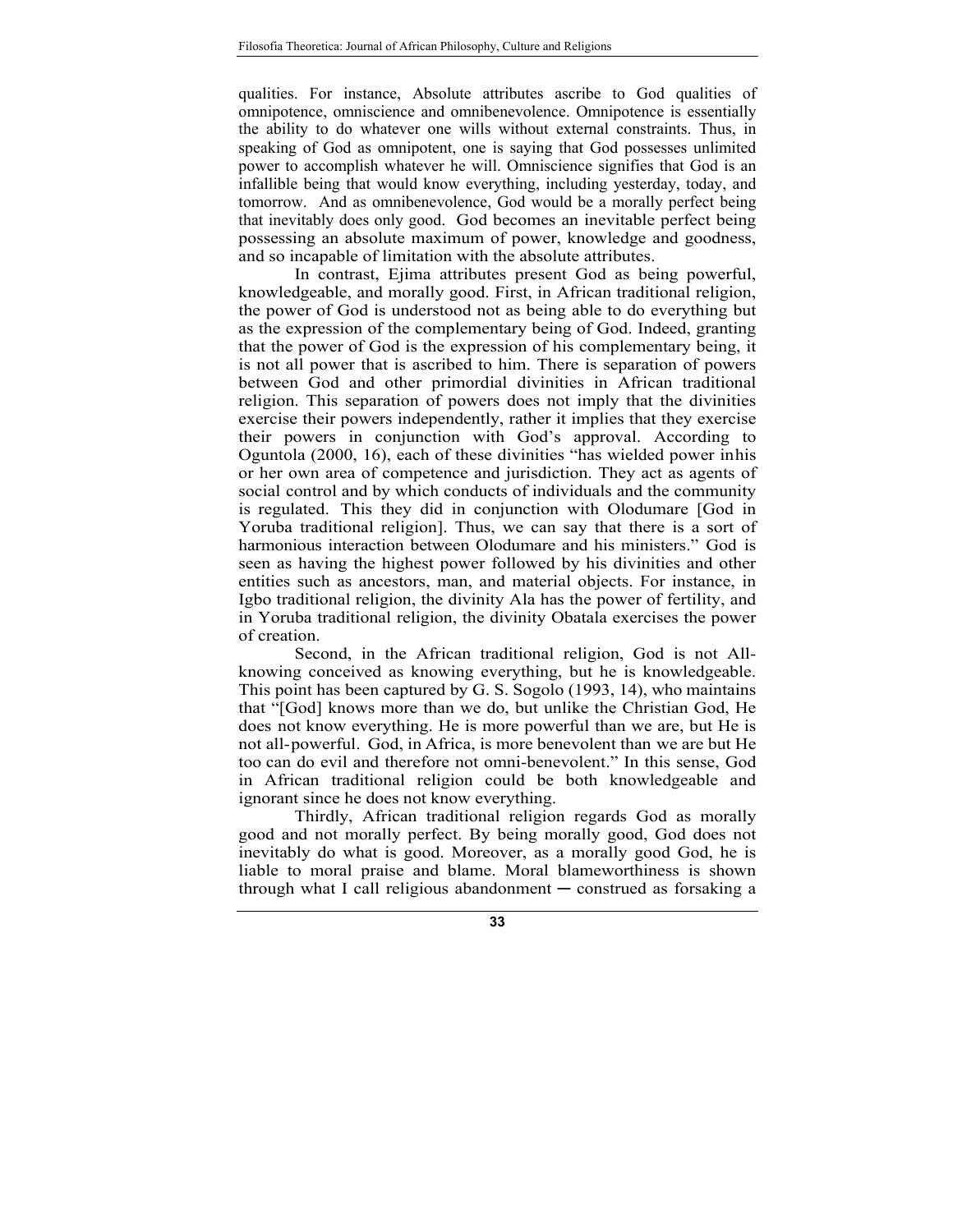god(s) that falls to act in the best interest of humans. In African traditional religions, worship and sacrifice are often withdrawn from a god who fails to deliver. Ogbu Kalu succinctly explains that through worship, Africans "variously plead with patron gods, placate the angry and evil spirits, and end up by threatening any deity that if he failed to perform, his grove and shrine will be overgrown with weeds" (KALU 1978, 42 quoted in ONUNWA 2011, 46). However, moral praiseworthiness is expressed through continued worship, sacrifice and adoration of God. This insistence on distinguishing the absolute attributes to which extreme qualities apply from Ejima attributes to which complementary qualities apply takes us a step further in understanding why the evidential problem of evil might not be a problem in African philosophy of religion.

My conception of God is in terms of Ejima attributes rather than absolute attributes. Moreover, the Ejima attributes entail the complementary being of God. Fundamentally, this shift from absolute attributes to Ejima attributes implies that the evidential problem of evil is unlikely a problem in African philosophy of religion. This is contrary to the popular position held by some scholars, like John Mbiti (1969, 1970), Bolaji Idowu (1962), John Bewaji (1998), Ebunoluwa Oduwole (2007), who ascribe absolute attributes to God. For instance, while Bewaji avoids the attributes of omnipotence, omniscience and omnibenevolence, he employs other absolute attributes such as "greatest knowledge", "most powerful" to describe God. He claims that these qualities account for the coexistence of such a being and evil in the world. The apparent implications of these attributes, which Bewaji tends to deny, is that God having the greatest knowledge would mean that he possesses unlimited knowledge of whatever there is, and God being most powerful would mean that he possesses unlimited power and that nothing else has power over him. When these attributes are seen in this light, it becomes difficult for one to fully understand the force of his conclusion that the problem of evil is non-existent in African traditional religion.

Similarly, Oduwole presents God in African traditional religion as a "Supreme" or "Ultimate" Deity who is omnipotent, omniscient and omnibenevolent (ODUWOLE 2007, 5). By ascribing absolute attributes, Oduwole generates the problem of evil in African philosophy of religion. She then concludes that "the philosophical problem of evil is a universal one. Regardless of race, culture, or tradition, as long as one believes in a Supreme or Ultimate Being who has the attributes earlier mentioned and as long as we accept that evil is not an illusion, the problem exists" (ODUWOLE 2007, 13).

Why Oduwole claims that the problem of evil is a problem in African philosophy of religion is because she ascribes absolute attributes to God. And there is a problem attached to absolute attributes in which God is construed as being totally and inevitably perfect. But her conception of God with absolute attributes is clearly Judeo-Christian rather than African in structure. This error is likely due to her Judeo-Christian upbringing and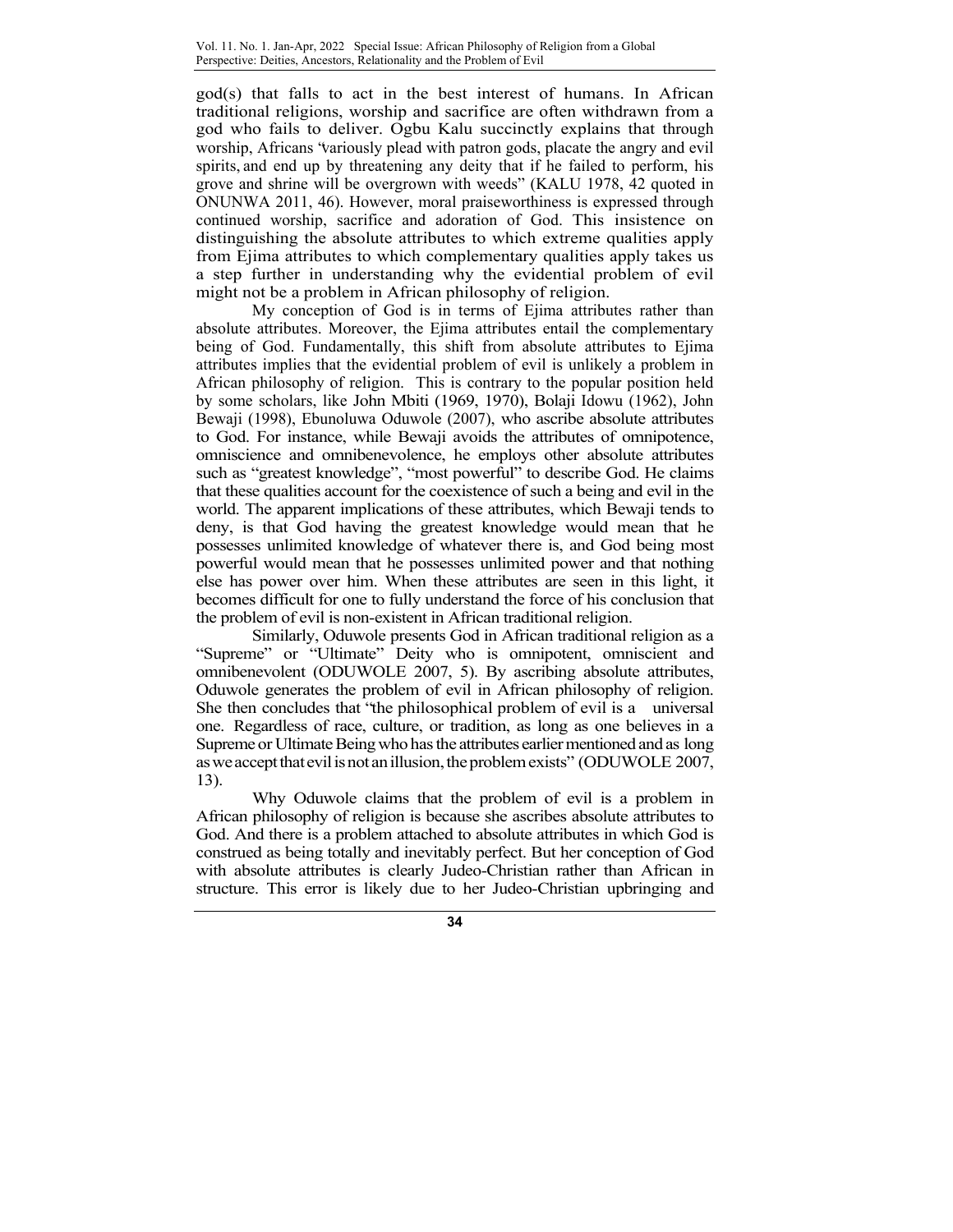influence. If absolute attributes entail that a being is All-powerful, Allknowing, and Morally perfect, then the coexistence and interdependence of God and other divinities in African traditional religion would be otiose. This harmonious relationship between God and other divinities, exemplified in terms of interconnectedness and interdependence, shows that God is not omnipotent, omniscient and morally perfect. Instead, as Ejima attributes show, God is powerful for he admits weakness, knowledgeable for he admits ignorance, and morally good for he could be morally evil. Besides being African in structure,<sup>1</sup> there seems to be a genuine advantage of accepting the Ejima attributes of God in preference to that of the absolute attributes. Ejima attributes do not rule out God's powerfulness, knowledgeableness, and goodness but rule out the absoluteness of these qualities, thereby making God capable of limitation that complements his being.

An objection might be raised here that if God is stripped of all absoluteness, he will no longer be an appropriate object of worship. It might further be objected that omnipotence, omniscience and omnibenevolence are "necessary and sufficient conditions" for a being to be God (see DRAPER 1989, 331), and that conceiving God outside these absolute attributes raises the problem of "sustaining religious attitude of worship and adoration for a being who is imperfect" (MCCLOSKEY 1962, 188). However, this objection would be significantly flawed considering that God construed with these absolute attributes reflects our limitation. From our suffering and pain springs the idea of a morally perfect God; from our ignorance, we conceive an All-knowing God; and from our weakness, we idealize an All-powerful God. As Henry D. Aiken remarks:

The point is that "omniscience" primarily represents the overcoming of our own deprivation of knowledge or, rather, the ideal overcoming of this deprivation. As such it signifies an ideal of knowledgeability to which we ourselves conceivably may aspire and which we may endlessly approach. Similarly, "omnipotence" represents an ideal of power or puissance, of ability to do and to accomplish whatever one may will, without external interferences of any kind. Both characteristics are ascribed to God as inverse symbols and measures of our own imperfections and limitations. (AKEIN 1958, 81)

Moreover, when God is construed without these absolute attributes, he would not cease to be an entity that is appropriate for worship. If one understands God as a complementary being, then worshipping him would not be a problem

<u>.</u>

<sup>&</sup>lt;sup>1</sup> Both the logic and ontology of African lifeworld have been articulated as complementary and harmonious rather than divisive and hylomorphous (see CHIMAKONAM 2019; CHIMAKONAM & OGBONNAYA 2021).

**<sup>35</sup>**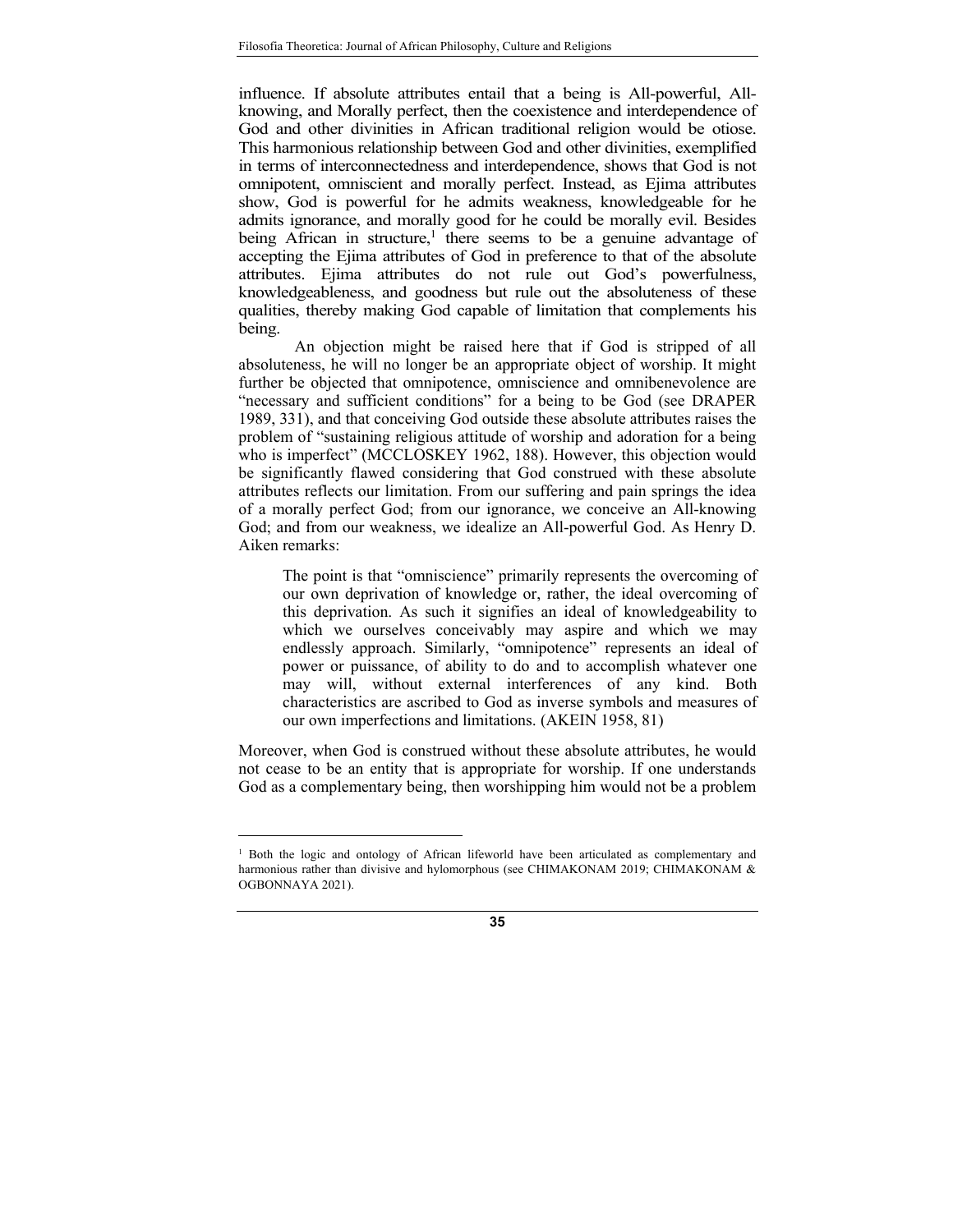since his being is the harmonious embodiment of power and weakness, knowledge and ignorance, moral goodness and evil.

Let us now return to the evidential problem of evil and reconsider it in light of Ejima attributes. If we grant that God is powerful, knowledgeable, and morally good, would we make any progress on the evidential problem of evil? My answer is in the affirmative. As outlined above, the evidential problem of evil is based on the unlikelihood or improbability of an omnipotent, omniscient, and omnibenevolent God to co-exist with the fact of evil in the world. It has been claimed that the suffering and pain experienced in the world make it improbable for a morally perfect God to exist. This problem persists in western philosophy of religion because God is understood in absolute attributes as having unlimited power, knowledge and moral goodness. However, this problem would likely not be a problem in the African philosophy of religion. Since God is understood with Ejima attributes as having power, knowledge and moral goodness, he harmoniously co-exists with evil. Evil is not understood as a negation of good but as a complement of good. This is what I call "complementary moral value." For instance, in Igbo traditional religion, it is believed that Chukwu (God) created humans with Chi (a spirit being), which could be good (oma) and evil (ojo) depending on the possessor (see CHUKWUKERE 1983; EJIZU 1992). Within the Yoruba traditional religion, it is also believed that the creator (Obatala) created the world with both good and evil (Tibi tire ni adaniwaye da ile aye), which explains why humans live with both evil and goodness in the world (Tibi tire ni eda nri ni ile aye) (See ODUWOLE 2007; FAYEMI 2012).

Another objection that might be raised at this point is that in traditional African religion, it is believed that divinities, spirits and humans are the cause of evil in the world and that evil does not originate from God. This point is clearly stated by Oduwole (2007, 7) thusly; "[T]he Yoruba will not feel comfortable to accept that evil is a creation of God, it will even be inconsistent with his attributes, especially with his goodness. They may want to accept, however that evil is a creation of the deities and various supernatural forces, such as of magical forces and witches." A plausible response to this criticism would be that since God permits these divinities to run the affairs of the universe with him, their actions are in consonance with his. I have established above that there is a harmonious interaction between God's highest power and those of the divinities in the sense that God approves the actions of the divinities. God's approval of their actions can entail that both evil and good inevitably co-exist in him as complements.

#### **Conclusion**

In this paper, I invoked an Ejima-based argument to claim that the evidential problem of evil might not be a problem in African philosophy of religion after all. With the Ejima-based argument, I have shown that African philosophy of religion establishes the following plausible claims: (a) There is a complementary being in whom good and evil co-exist as complements; (b)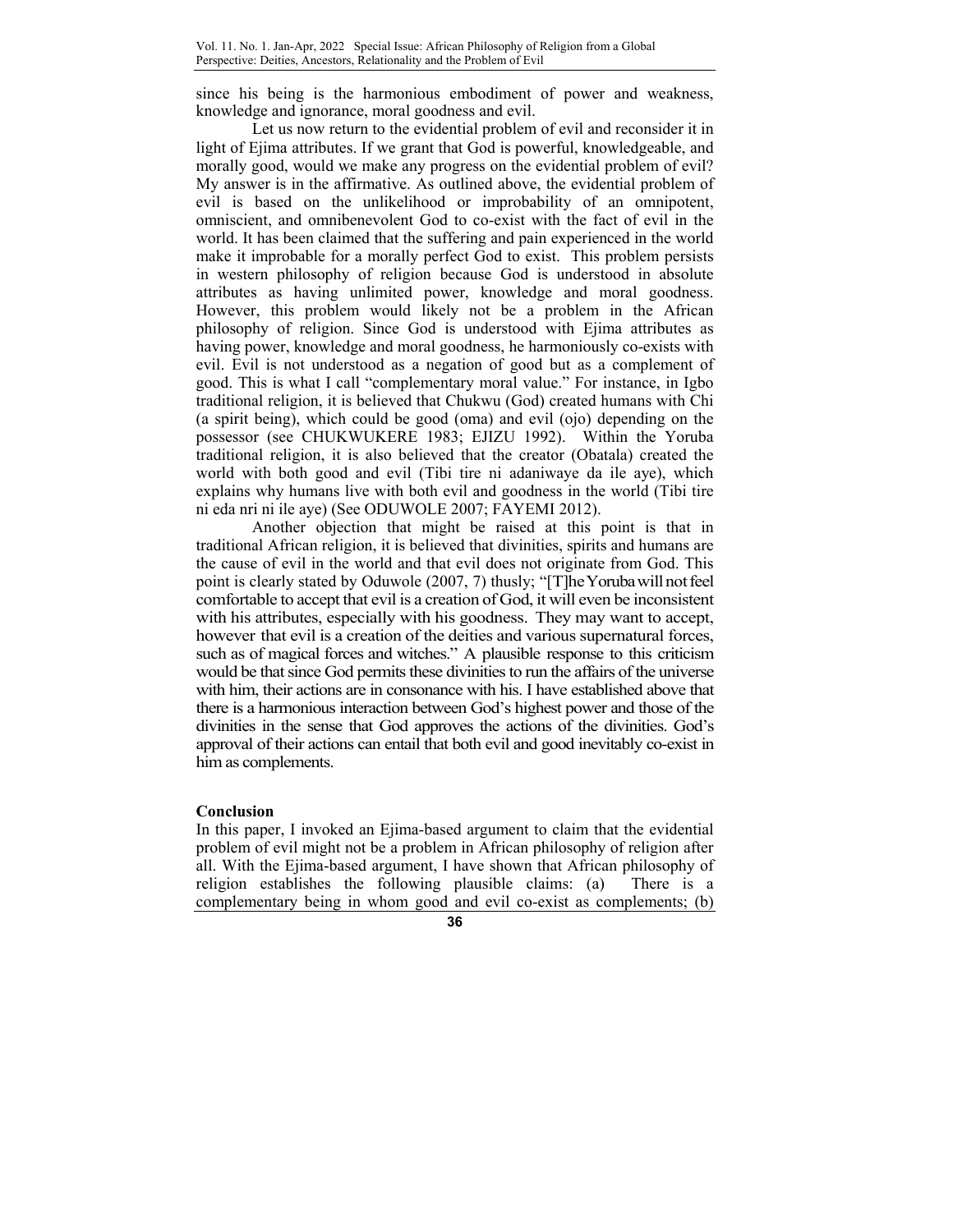such a complementary being is powerful, knowledgeable and morally good; (c) there are instances of evil in the world which a complementary being could allow; (d) a complementary being would allow those instances of evil since both good and evil inevitably and harmoniously co-exist as modes of his being; (e) therefore, there can exist a complementary being called God whose existence is not vitiated by the evidence of evil in the universe.

## **Funding Acknowledgements**

This publication was made possible through the support of a grant from the John Templeton Foundation and the Global Philosophy of Religion Project at the University of Birmingham. The opinions expressed in this publication are those of the author(s) and do not necessarily reflect the views of these organizations.



### **Relevant Literature**

- 1. ABIMBOLA, Kola. [Yoruba Culture: A Philosophical Account], 1982. Iroko Academic Publishers: Birmingham. Paperback.
- 2. AIKEN, Henry D. "God and Evil: A Study of Some Relations between Faith and Morals". [Ethics], pp. 77-97, 1958. Vol 68. No 2. Web.
- 3. ALMEIDA, Michael J. and OPPY, Graham. "Sceptical Theism and Evidential Arguments from Evil". [Australasian Journal of Philosophy], pp. 496–516, 2003. Vol 81. No 4. Web.
- 4. AWDE, Nicholas et al. [Igbo-English English-Igbo Dictionary And Phrase Book]. 1999. Hippocrene Books: New York. Web.

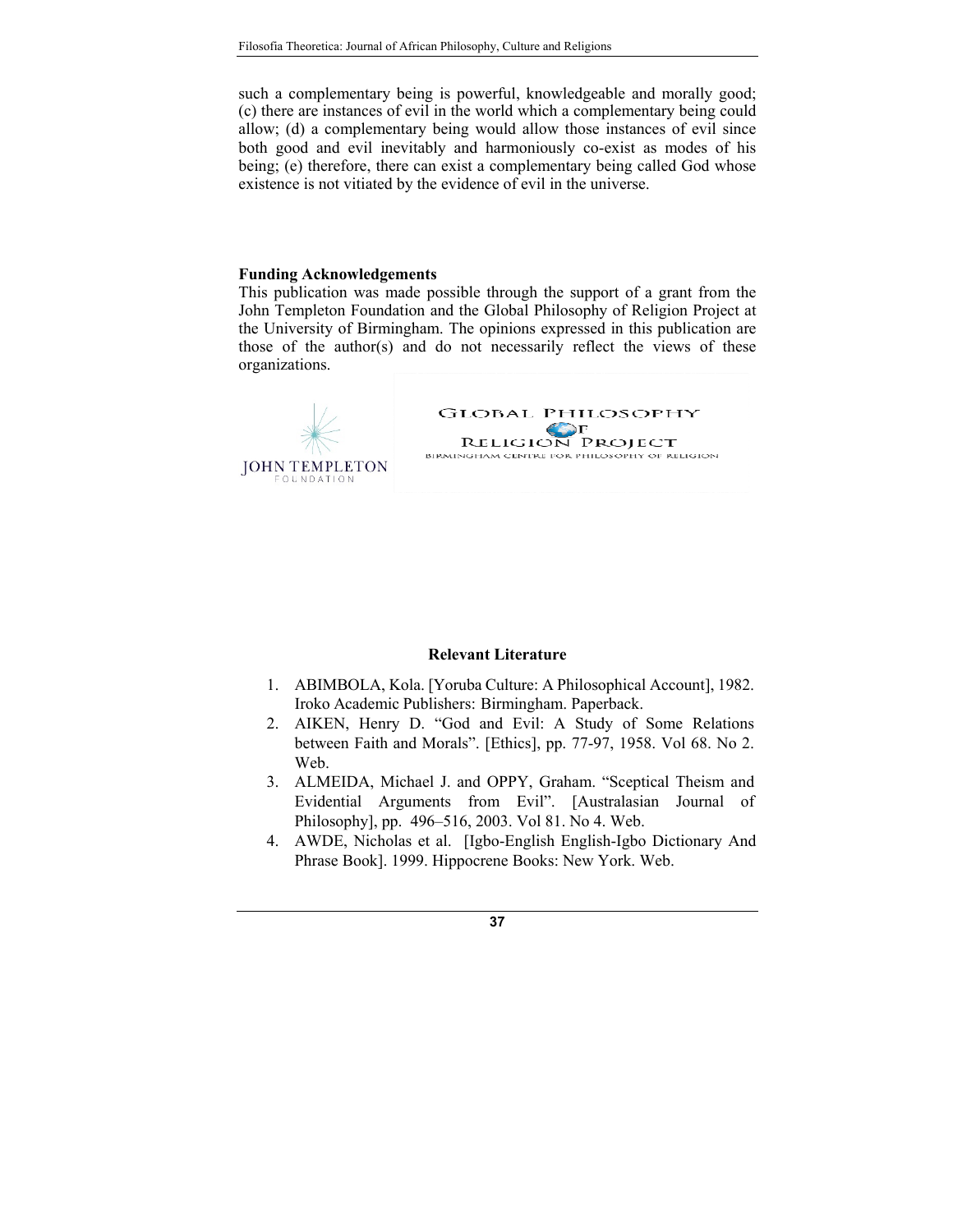- 5. BEWAJI, John A. I. **"**Olodumare: God in Yoruba Belief and the Theistic Problem of Evil"**.** [African Studies Quarterly], pp. 1-17, 1998. Vol. 2. No 1. Web.
- 6. CHIMAKONAM, Jonathan O. [Ezumezu Logic: A System of Logic for African Philosophy and Studies], 2019. Springer: Cham.
- 7. and OGBONNAYA, Lucky Uchenna. [African Metaphysis, Epistemology and a New Logic: A Decolonial Approach to Philosophy], 2021. Palgrave: Cham.
- 8. and OGBONNAYA, Lucky Uchenna. "A Conceptual and Contextual Meaning of "Mmadu" in the Igbo Reality Scheme: Further Contribution to URAM Igbo Studies". [URAM], pp. 268-285, 2015. Vol 34. Nos 3-4. Web.
- 9. DRAPER, Paul. "Pain and Pleasure: An Evidential Problem for Theists". [Nous], pp. 331-350, 1989. Vol 23, No 3.
- 10. ECHERUO, Michael J. C. [Igbo-English Dictionary: A Comprehensive Dictionary of the Igbo Language with an English-Igbo Index]. 2001. Longman Nigeria Plc: Lagos State. Web.
- 11. FAYEMI, Ademola Kazeem. " Philosophical Problem of Evil: Response to E. O. Oduwole". [Philosophia: International Journal of Philosophy], pp.1-15, 2012. Vol 41. No 1. Web.
- 12. HUME, David. [Dialogues Concerning Natural Religion]. 1779. Penguin Books Limited: London*.* Web.
- 13. IDOWU, Bolaji. [Olodumare: God in Yoruba belief]. 1962. Longman Group Limited: London. Paperback.
- 14. MADDEN, Edward and HARE, Peter. [Evil and the Concept of God]. 1968. Charles C. Thomas: Springfield. Web.
- 15. ADAMS, Marilyn McCord and SUTHERLAND, Stewart. "Horrendous Evils and the Goodness of God". [Proceedings of the Aristotelian Society, Supplementary Volumes], pp. 297-323, 1989. Vol 63. Web.
- 16. MARTIN, Michael. "The Evil Evidence Against the Existence of God?" [Mind], pp. 429-32. 1978. Vol 87. Web.
- 17. MBITI, John S. [Concept of God in Africa]. 1970. SPCK: London. Paperback.
- 18. **African Religions and Philosophy**]. 1969. Heinemann: London. Paperback.
- 19. MCBRAYER, Justin P. and Howard-Snyder, Daniel (eds.). [The Blackwell Companion to the Problem of Evil], 2013. John Wiley & Sons, Inc.: West Sussex. Web.
- 20. MCCLOSKEY, H. J. " The Problem of Evil". [Journal of Bible and Religion], pp. 187-197, 1962. Vol 30. No 3. Web.